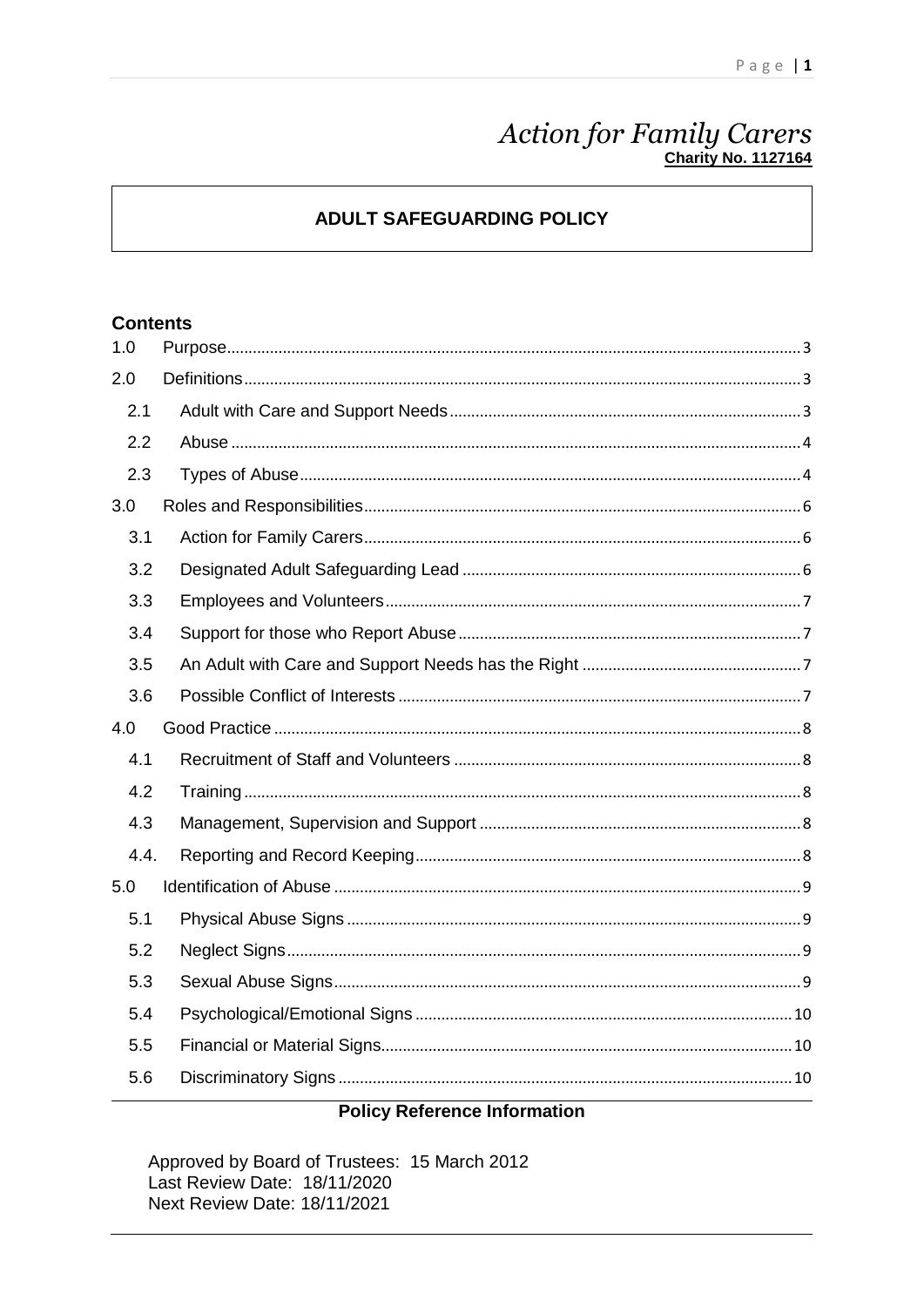| 6.0                                                                         |                                                                           |  |
|-----------------------------------------------------------------------------|---------------------------------------------------------------------------|--|
| 7.0                                                                         |                                                                           |  |
| 8.0                                                                         | Mental Capacity Act (2005) and Deprivation of Liberty Safeguards (2007)11 |  |
| 9.0                                                                         |                                                                           |  |
| 10.                                                                         |                                                                           |  |
|                                                                             |                                                                           |  |
| Appendix 2: Reporting Concerns about an Adult with Care and Support needs14 |                                                                           |  |

# **Policy Reference Information**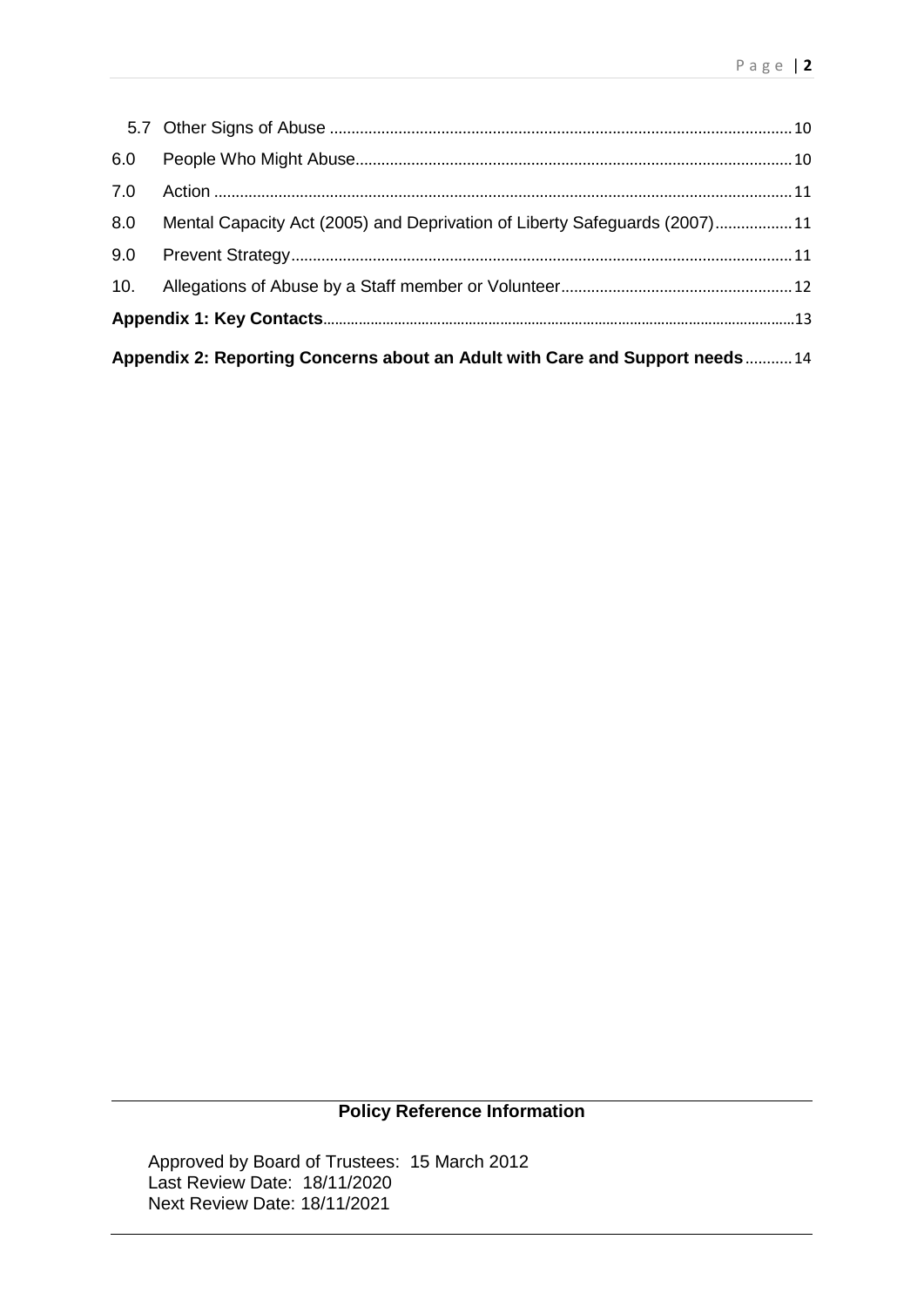#### <span id="page-2-0"></span>**1.0 Purpose**

1.1 The purpose of this policy is to outline the practice and procedures for paid and voluntary staff in Action for Family Carers (AfFC) to contribute to the prevention of abuse and neglect of adults with care and support needs through raising awareness and providing a clear framework for action when abuse is suspected.

It is aimed at protecting the adult with care and support needs and the worker, recognising the risks involved in lone working.

According to the Care Act 2014, adult Safeguarding is working with adults with care and support needs to keep them safe from abuse or neglect.

The policy covers all staff and areas of work with specific guidance for those staff who are regularly in contact with adults who have care and support needs.

This policy should be read in conjunction with the current Southend, Essex and Thurrock Guidelines found at [http://www.essexsab.org.uk](http://www.essexsab.org.uk/)

AfFC is committed to implementing these guidelines in order to comply with relevant legislation and policy to prevent abuse from happening, and act swiftly when it occurs.

The Care Act 2014 established six guiding principles that should underpin all adult safeguarding activities and described the individual outcomes that should result; these can be found in section 1.4 Southend Essex and Thurrock Guidelines (SET Guidelines)

Empowerment **Prevention Proportionality Protection Partnership** Accountability

#### <span id="page-2-1"></span>**2.0 Definitions**

<span id="page-2-2"></span>2.1 Adult with Care and Support Needs

Someone over 18 who has needs for care and support (whether or not the local authority is meeting any of those needs), is experiencing or is at risk of abuse or neglect, and as a result of those needs is unable to protect himself or herself against abuse, significant harm, neglect or the risk of it.

#### **Policy Reference Information**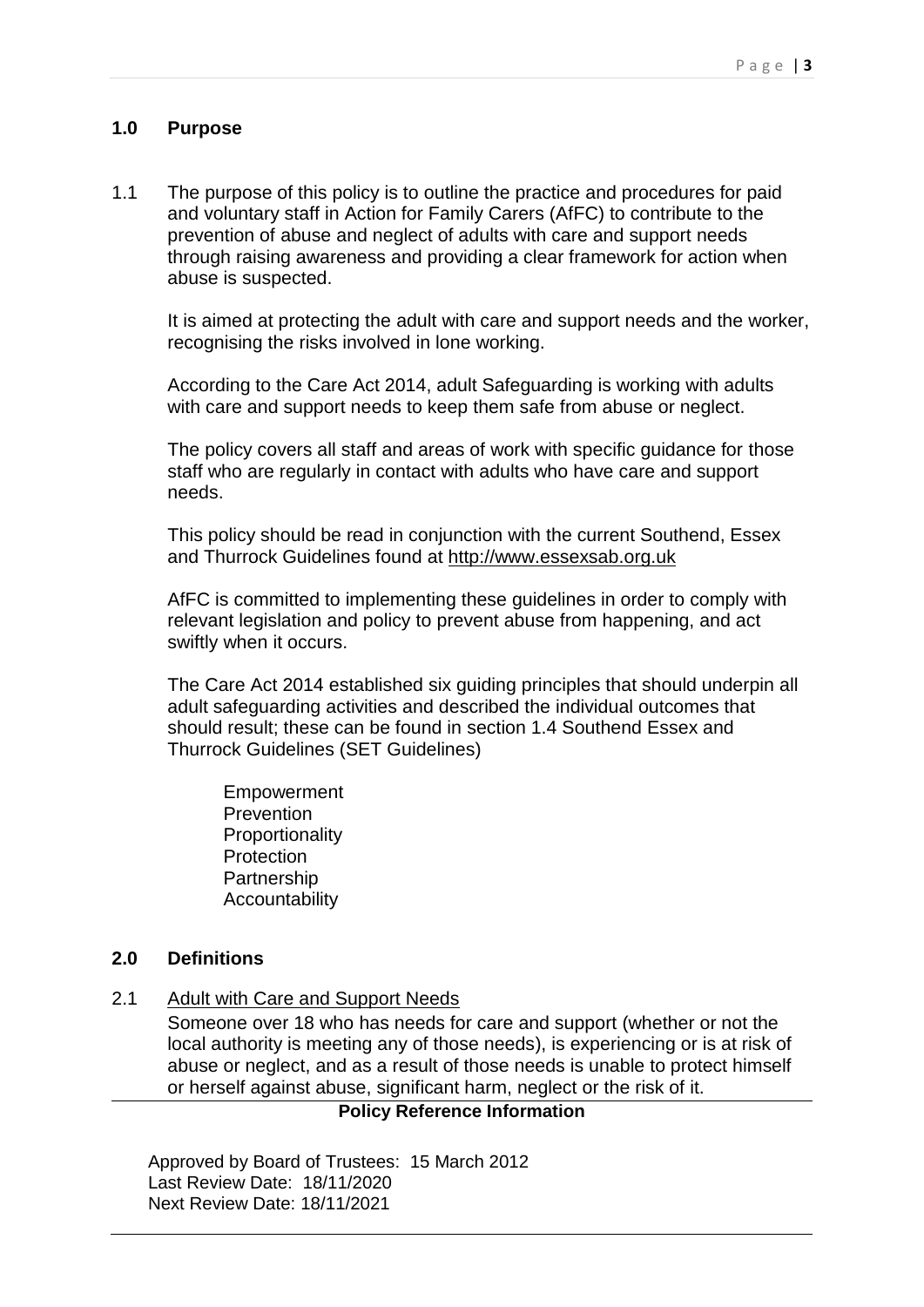# <span id="page-3-0"></span>2.2 Abuse

Abuse is the harming of another individual and may be physical, psychological or emotional or it may be directed at exploiting the vulnerability of the victim in more subtle ways (*for example, through denying access to people who can come to the aid of the victim, or through misuse or misappropriation of his or her financial resources*). Abuse and neglect can take many forms. It may be an isolated incident, a series of incidents or a long-term pattern of behaviour and could affect one person or more, whether in someone's home, in public or in an institutional setting. It may be deliberate or the result of negligence or ignorance. The degree or lack of intent will inform the response.

## <span id="page-3-1"></span>2.3 Types of Abuse

- i) Physical Abuse:
	- Bodily assaults resulting in injuries e.g. hitting, slapping, pushing, kicking, misuse of medication, restraint or inappropriate sanctions.
	- Bodily impairment e.g. malnutrition, dehydration, failure to thrive
	- Medical/healthcare maltreatment
- ii) Domestic Violence
	- An incident or pattern of incidents of controlling, coercive or threatening behaviour, violence or abuse by someone who is or has been an intimate partner or family member regardless of gender or sexuality.
	- This includes "honour" based abuse, female genital mutilation (FGM) and forced marriage. Victims are not confined to one gender or ethnic group
- iii) Sexual Abuse:
	- Rape, incest, acts of indecency, sexual assault
	- Sexual harassment or sexual acts to which the adult with care and support needs has not consented, or could not consent or was pressured into consenting.
	- Sexual abuse might also include exposure to pornographic materials, being made to witness sexual acts and encompasses sexual harassment and non-contact abuse.
- iv) Psychological/Emotional Abuse;
	- Threats of harm, controlling, intimidation, coercion, harassment, verbal abuse, enforced isolation or withdrawal from services or supportive networks.
	- Humiliation
	- Bullying, shouting, swearing
- v) Financial or Material Abuse

#### **Policy Reference Information**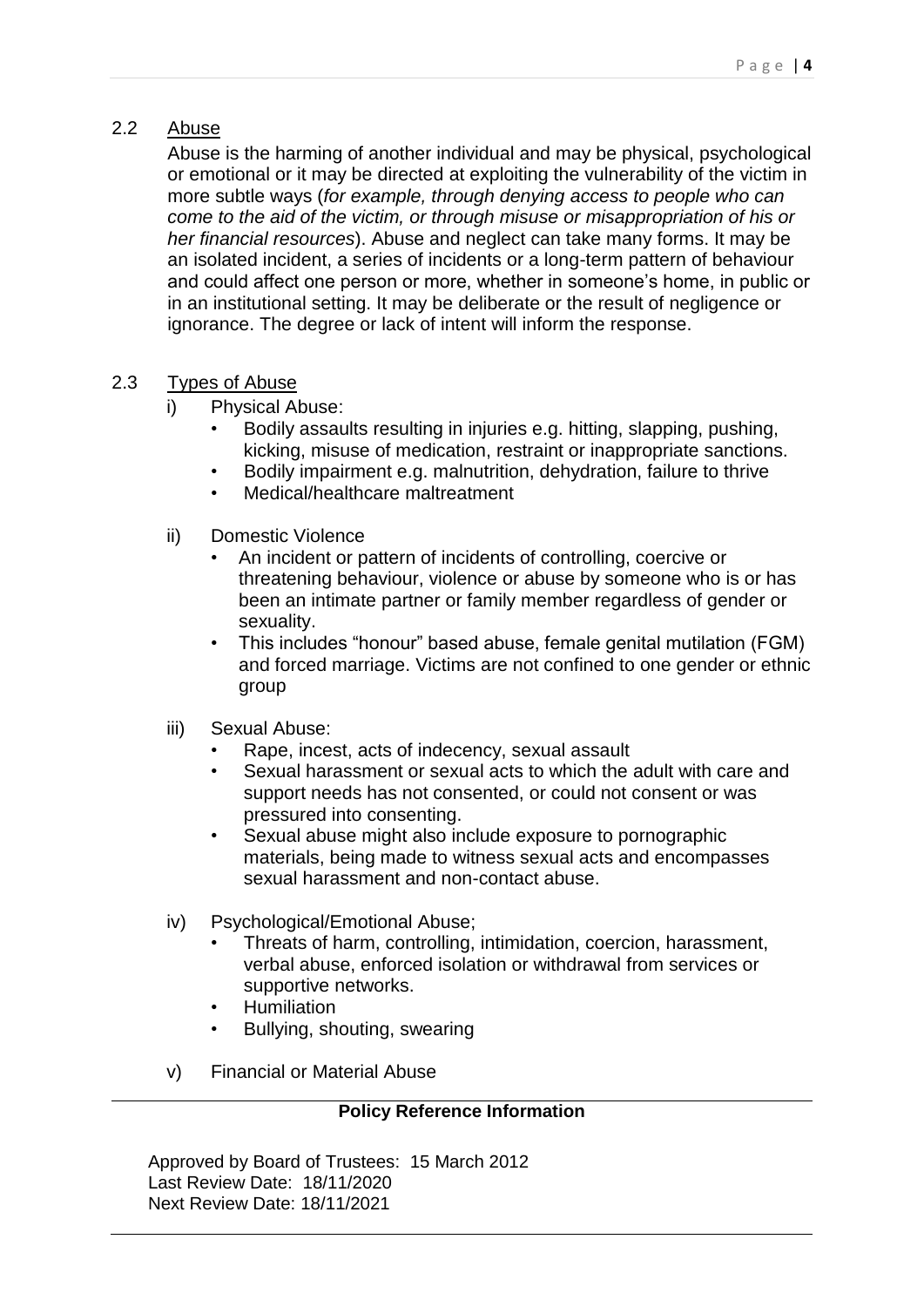- Including theft and fraud, internet scamming
- Exploitation, pressure in connection with wills, property or inheritance or financial transactions, or the misuse or misappropriation of property, possessions or benefits.
- vi) Modern Slavery
	- Slavery, human trafficking, forced labour and domestic servitude
- vii) Discriminatory Abuse
	- Values, beliefs or culture result in a misuse of power that denies mainstream opportunities to some groups or individuals
- viii) Organisational Abuse

Organisational abuse occurs where the culture of the organisation places emphasis on the running of the establishment and the needs of the staff above the needs and care of the vulnerable person. This may range from one-off incidents to ongoing ill-treatment. It can be through neglect or poor professional practice as a result of the structure, policies, processes and practices within an organisation. Possible indicators include lack of care plans, contact with outside world not encouraged, no flexibility or lack of choice e.g. time when to get up in a morning or go to bed or what to eat, routines are engineered for the benefit of staff, lack of personal effects, strong smell of urine, staff not visiting for allocated time due to pressure, resulting in some tasks not being carried out fully, omission of visits, poor moving and handling practices.

Examples may include:

- Lack of flexibility and choice for people using the service
- Inadequate staffing levels to provide sufficient care or give attention to the adults with care and support needs including regimented 'toileting' times.
- Poor record keeping and missing documents
- Absence of individual care plans
- ix) Neglect and Acts of Omission
	- Ignoring or withholding physical or medical care needs, which result in a situation or environment detrimental to the individual(s).
	- Ill treatment and wilful neglect of a person who lacks capacity are now criminal offences under the Mental Capacity Act.
	- Examples include ignoring medical, emotional or physical care needs, failure to provide access to appropriate health, care and

## **Policy Reference Information**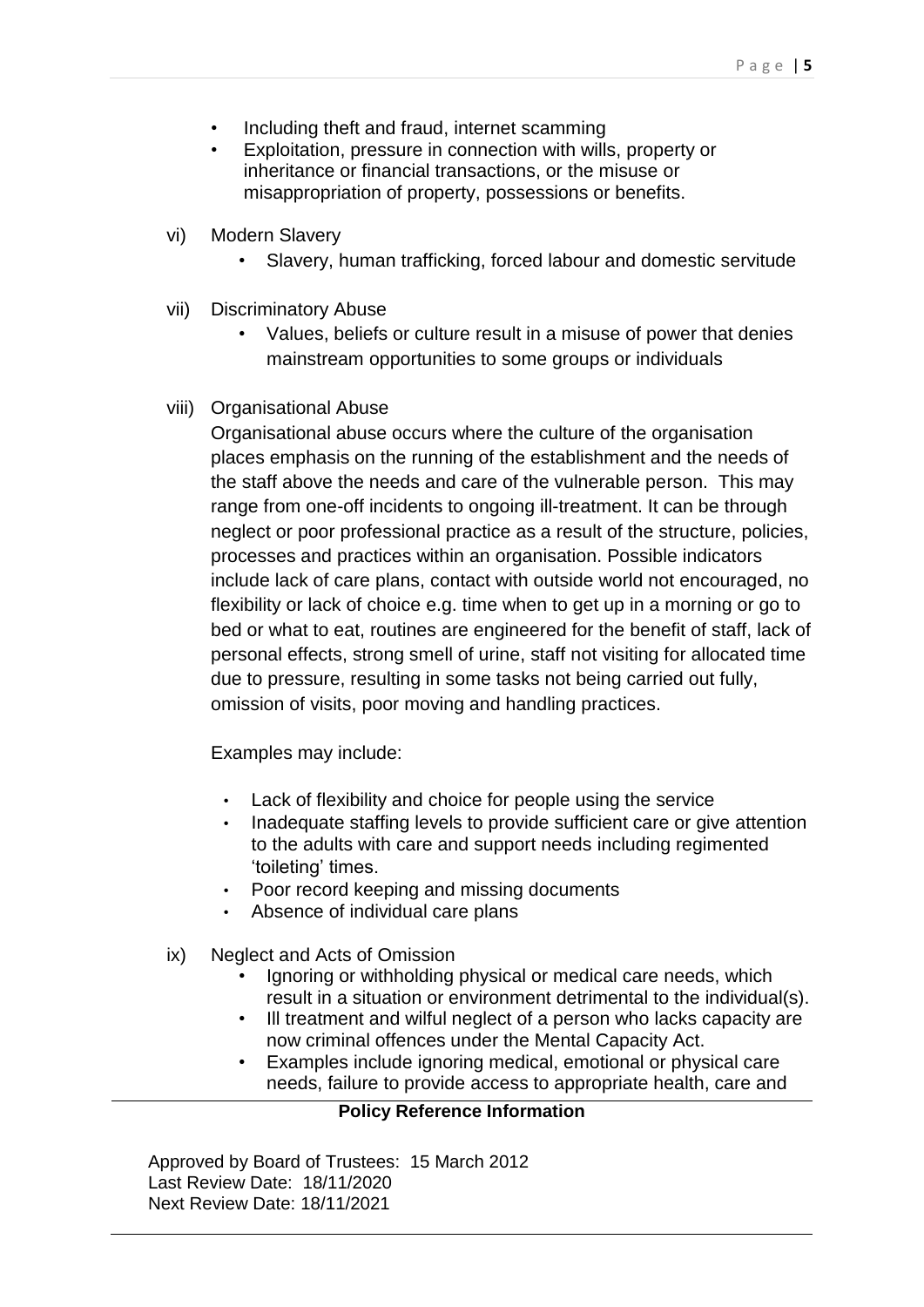support or educational services, the withholding of the necessities of life, such as medication, adequate nutrition and heating.

- x) Self-Neglect
	- This covers a wide range of behaviour such as, neglecting to care for one's personal hygiene, health or surroundings and includes behaviour such as hoarding.

#### <span id="page-5-0"></span>**3.0 Roles and Responsibilities**

#### <span id="page-5-1"></span>3.1 Action for Family Carers

- i) Ensuring staff and volunteers are aware of the adult safeguarding policy, reporting and recording procedure and are adequately trained according to their role
- ii) Having a responsibility to regularly review, add to and amend its policy and procedures, and subsequent staff training, in accordance with legislative changes, best practice guidance, Local Authority procedure changes, and where the current AfFC procedures or training programmes have not been effective or sufficiently robust.
- iii) Notifying the appropriate agencies if abuse is identified or suspected (Essex Safeguarding Adults Board, Essex County Council)
- iv) Ensuring that the welfare of adults at risk of abuse or neglect is paramount at all times
- v) Ensuring safe and effective working practices are in place
- vi) Working in partnership with others in order to safeguard adults at risk of abuse or neglect
- vii) Ensuring the correct sharing of information protocols are adhered to in accordance with the principles of Data Protection Act 1998
- viii) Carrying out DBS checks, at the required level, employees and volunteers and that have access to or work with Adults with care and support needs where appropriate

## <span id="page-5-2"></span>3.2 Designated Adult Safeguarding Lead

The designated Adult Safeguarding Lead will have a strategic lead for Adult Safeguarding and will ensure that AfFC is compliant with SET Policy and Guidelines (currently July 2020)

Will oversee the monitoring and review all safeguarding activity at AfFC

The role will include reporting to the Board of Trustees at agreed intervals.

#### **Policy Reference Information**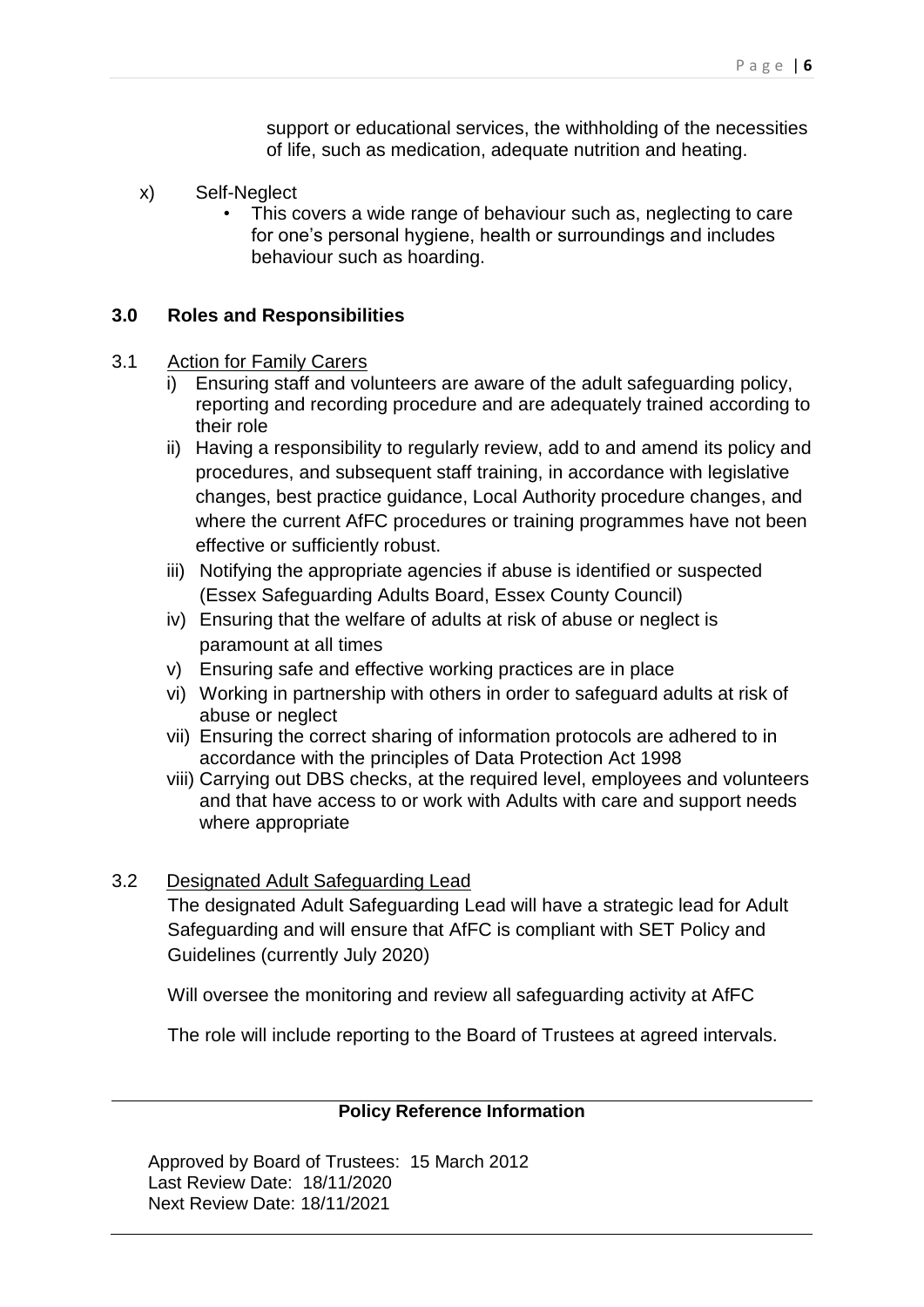- <span id="page-6-0"></span>3.3 Employees and Volunteers
	- i) To be able to recognise indicators of abuse and harm, and high risk situations that may result in harm.
	- ii) To be familiar with the adult safeguarding policy, procedures and reporting protocols.
	- iii) To take appropriate action in line with the policies and procedures of AfFC
	- iv) To report concerns in line with Care Act 2014 and SET Safeguarding Adults Guidelines
	- v) To work collaboratively with other agencies to safeguard and protect the welfare of people who use services
	- vi) To participate in regular DBS update checks in accordance with AfFC's policies and procedures and to declare any subsequent convictions.

## <span id="page-6-1"></span>3.4 Support for those who Report Abuse

All those making a complaint or allegation or expressing concern, whether they be staff, service users, carers or members of the general public should be reassured that:

- i) They will be listened to and their concerns will be taken seriously
- ii) Their comments will be treated confidentially, but their concerns may have be shared if they or others are at risk
- iii) If service users, they will
	- a. Be consulted throughout the safeguarding process
	- b. Be given immediate protection from the risk of reprisals or intimidation
- iv) If Staff, they will be given support and afforded protection if necessary in line with the Public Interest Disclosure Act 1998 and AfFC's Whistleblowing policy.

## <span id="page-6-2"></span>3.5 An Adult with Care and Support Needs has the Right

- i) To be made aware of this policy
- ii) To have alleged incidents recognised and taken seriously
- iii) To receive fair and respectful treatment throughout
- iv) To be involved in any process as appropriate
- v) To receive information about the outcome where available
- <span id="page-6-3"></span>3.6 Possible Conflict of Interests

As a carer support charity, AfFC has a remit to support unpaid family carers who may be the alleged perpetrators in a safeguarding alert. If AfFC are not able to continue to support the Carer because of perceived conflict (e.g. AfFC raising an alert if the cared-for comes to a respite service), we again need to consider who we would signpost the carer to for support.

## **Policy Reference Information**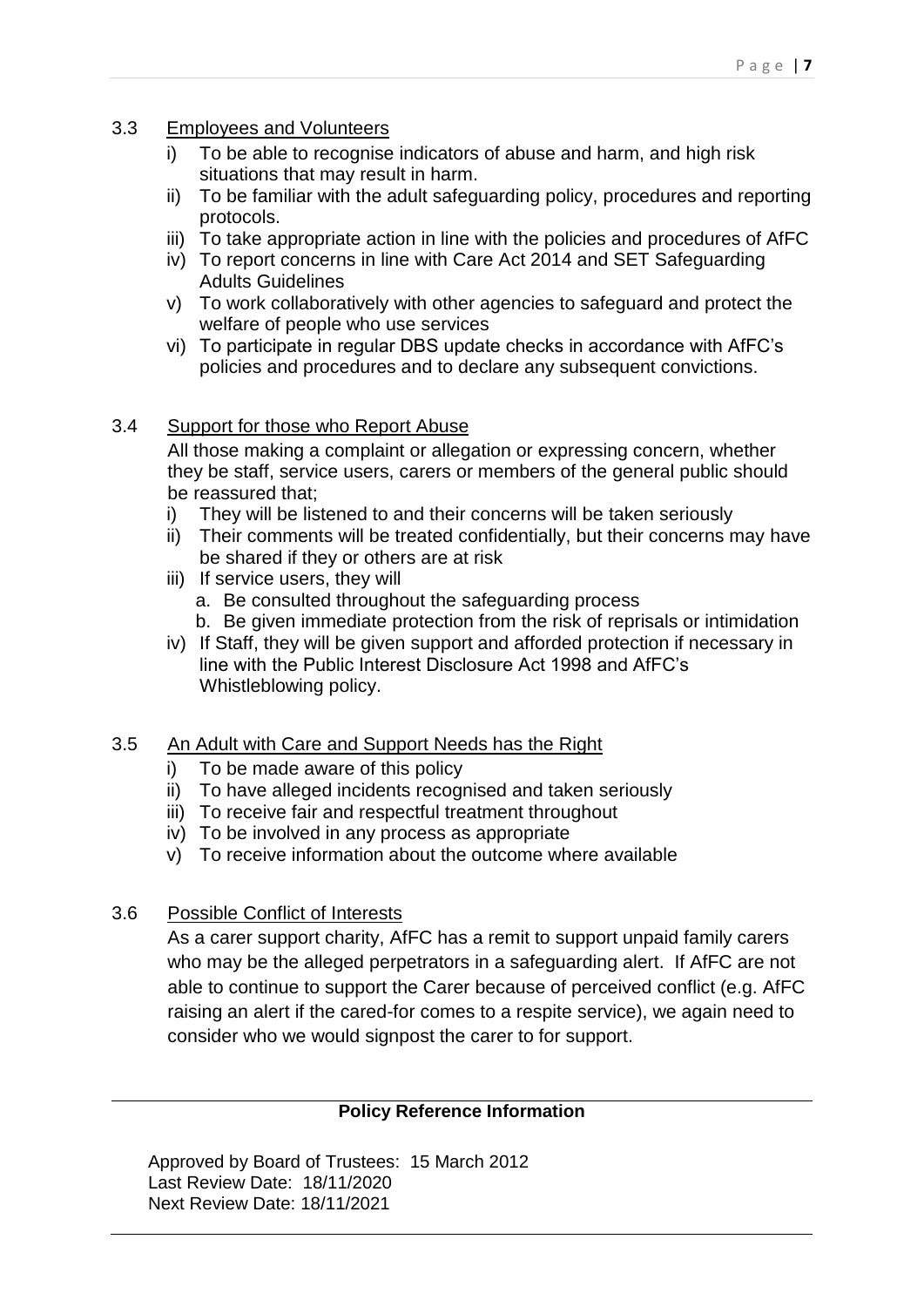# <span id="page-7-0"></span>**4.0 Good Practice**

# 4.1 Recruitment of Staff and Volunteers

<span id="page-7-1"></span>AfFC management will follow the Safer Recruitment Policy including:

- i) Assessment of role to assess need for DBS Disclosures
- ii) Ensure prospective staff and volunteers complete an AfFC application form and Disclosures documentation
- iii) Check references thoroughly and appropriately
- iv) Recruit appropriately under the governing policies and procedures

# <span id="page-7-2"></span>4.2 Training

- i) Inductions will include familiarisation with all AfFC policies and procedures with emphasis on reporting protocols and recording keeping.
- ii) All staff will undertake Adult Safeguarding training at a competency level according to their role and responsibilities in accordance with the SET Safeguarding Adults training strategy.
- iii) Basic Awareness of Safeguarding Adults training, such as that provided by Essex Safeguarding Adults Board, e-learning and classroom-based, will be completed upon commencement of employment with AfFC. This will be refreshed every 2 years.
- iv) Level 2 Safeguarding Adults training (responders) will be completed every 2 years.
- v) Management and Lead Trustee will complete the Provider Management training with the local authority in addition to the basic safeguarding awareness training.
- vi) All staff and volunteers will be made familiar with and have access to Essex Adult Safeguarding Board webpage.

# <span id="page-7-3"></span>4.3 Management, Supervision and Support

- i) Regular staff and volunteer supervisions and team meetings will have Safeguarding on the Agenda to promote awareness and review practice.
- ii) One to one supervisions with individual staff members and volunteers, will be undertaken as appropriate, enabling a formal de-brief after active involvement in raising a safeguarding concern.
- iii) Line managers will clarify with staff and volunteers their roles and responsibilities regarding their relationships with adults who have care and support needs with whom they may be in contact.

# <span id="page-7-4"></span>4.4. Reporting and Record Keeping

i) Management must ensure that staff and volunteers understand and adhere to, the reporting procedure and follow the 'flow chart' for reporting concerns. (appendix 1)

# **Policy Reference Information**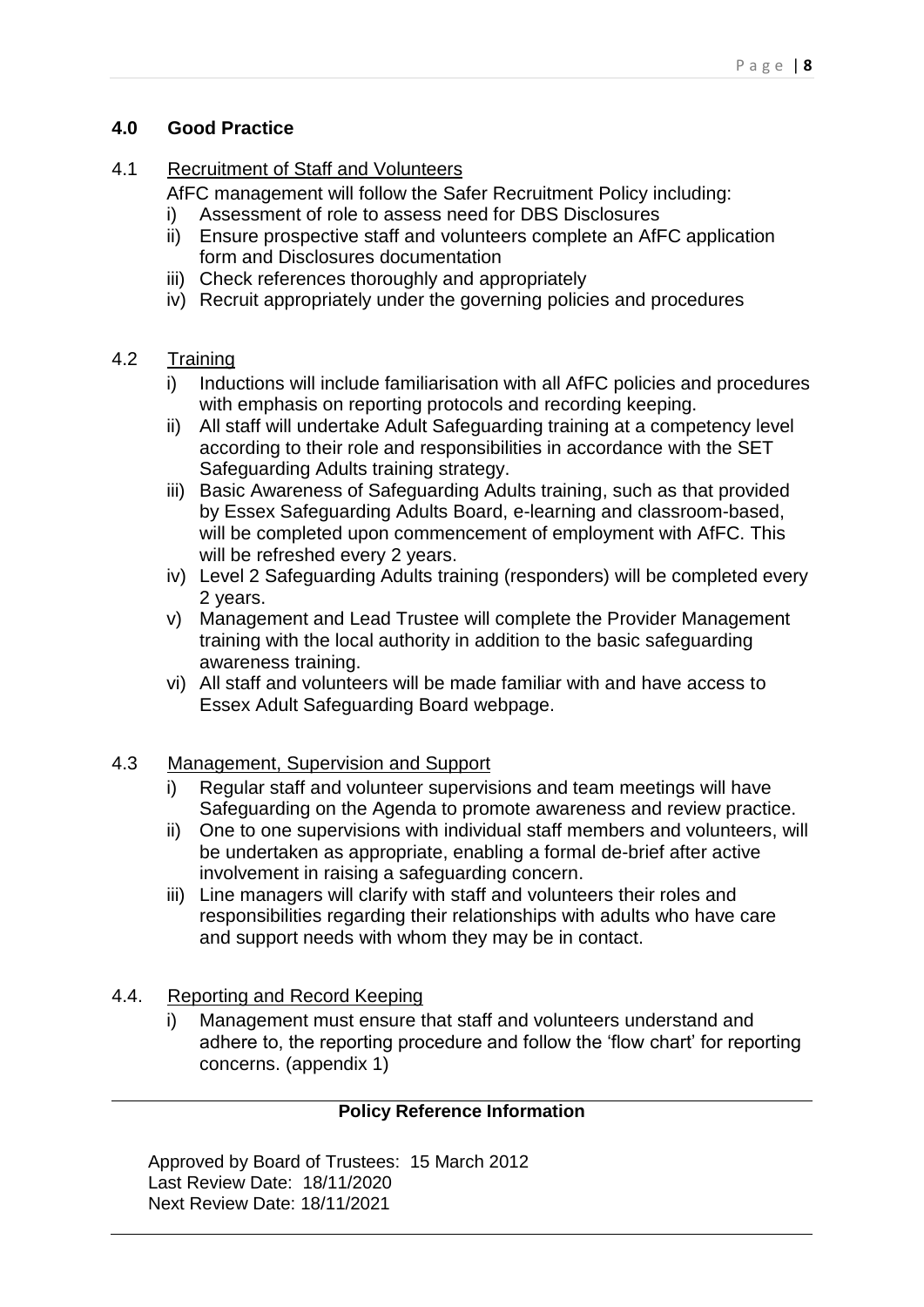- ii) A written record of any concerns must be kept and copied to staff's line manager and the Safeguarding lead, in accordance with Data Protection and information governance.
- iii) Basic information relating to the concern, should be recorded on the database and should include: Referrals made, including date, time, reason and referral agency. Confidentiality must be considered when recording sensitive or intimate information pertaining to the concern.

# <span id="page-8-0"></span>**5.0 Identification of Abuse**

## <span id="page-8-1"></span>5.1 Physical Abuse Signs

- i) Unexplained bruising in well protected areas, or clustered (from repeated striking)
- ii) Finger marks
- iii) Burns of unusual location or type
- iv) Injuries found at different states of healing
- v) Injury shape similar to an object
- vi) Injuries to head/face/scalp
- vii) Unexplained falls or minor injuries
- viii) History of GP or agency hopping, or reluctance to seek help
- ix) Accounts which vary with time or are inconsistent with physical evidence

## <span id="page-8-2"></span>5.2 Neglect Signs

- i) Weight loss due to malnutrition, or rapid weight gain
- ii) Eating/drinking excessively or hurriedly when given access to food/drink
- iii) Ulcers, bed sores and being left in wet clothing
- iv) Absence of medication
- v) Drowsiness due to too much/insufficient medication
- vi) Clothing in poor condition
- vii) Untreated injuries or medical problems
- viii) Poor personal hygiene

## <span id="page-8-3"></span>5.3 Sexual Abuse Signs

- i) Disclosure or partial disclosure (use of phrases such as 'It's a secret')
- ii) Medical problems, e.g. Genital infections, pregnancy, difficulty walking or
- iii) Sitting or marks or soreness in an area such as the inner thigh
- iv) Disturbed behaviour e.g. depression, sudden withdrawal from activities,
- v) loss of previous skills, sleeplessness or nightmares, self-injury, showing
- vi) fear or aggression to one particular person
- vii) inappropriately sexual behaviour

## **Policy Reference Information**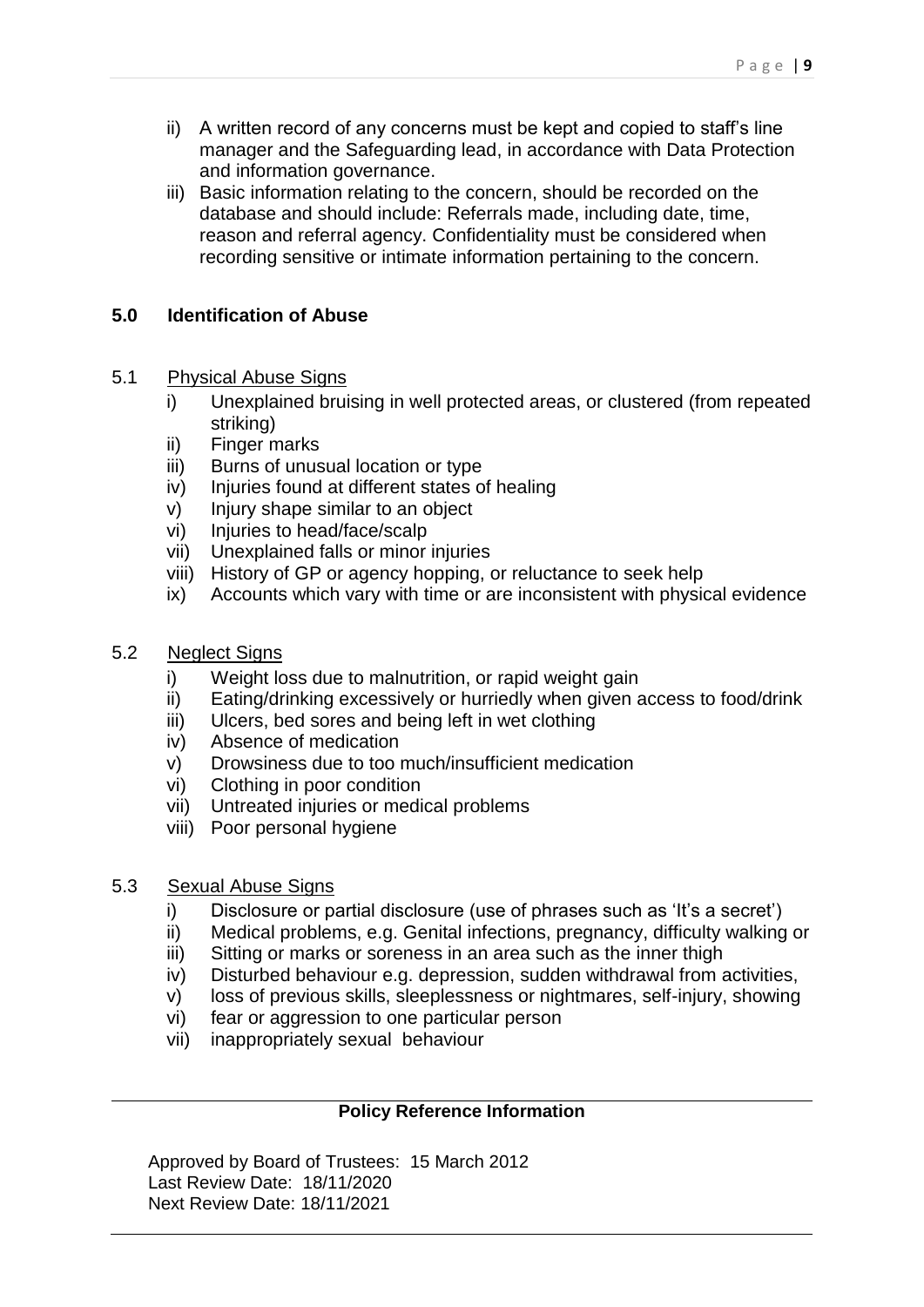## <span id="page-9-0"></span>5.4 Psychological/Emotional Signs

- i) Isolation
- ii) Unkempt, unwashed, body odour
- iii) Over meticulous with personal care/hygiene
- iv) Inappropriately dressed
- v) Withdrawn, agitated, anxious not wanting to be touched
- vi) Change in appetite
- vii) Insomnia, or need for excessive sleep
- viii) Tearfulness
- ix) Unexplained paranoia, or excessive fears
- x) Low self esteem
- xi) Confusion

## <span id="page-9-1"></span>5.5 Financial or Material Signs

- i) Unexplained or sudden inability to pay bills
- ii) Unexplained or sudden withdrawal of money from accounts
- iii) Disparity between assets and satisfactory living conditions
- iv) Extraordinary interest by family members and other people in the person with care and support need's assets
- <span id="page-9-2"></span>5.6 Discriminatory Signs
	- i) Lack of respect shown to an individual
	- ii) Signs of substandard service offered to an individual
	- iii) Exclusion from rights afforded to others e.g. medical appointments, education, criminal justice
- <span id="page-9-3"></span>5.7 Other Signs of Abuse
	- i) Inappropriate use of restraints
	- ii) Sensory deprivation e.g. spectacles or hearing aid
	- iii) Denial of visitors or phone calls
	- iv) Failure to ensure privacy or personal dignity
	- v) Lack of flexibility of choice e.g. bedtimes, choice of food
	- vi) Restricted access to toilet or bathing facilities
	- vii) Lack of personal clothing or possessions
	- viii) Controlling relationships between care staff and service users

## <span id="page-9-4"></span>**6.0 People Who Might Abuse**

Abuse can happen anywhere and can be carried out by anyone, e.g.;

- i) Informal carer's, family, friends, neighbours
- ii) Social Care workers and volunteers

# **Policy Reference Information**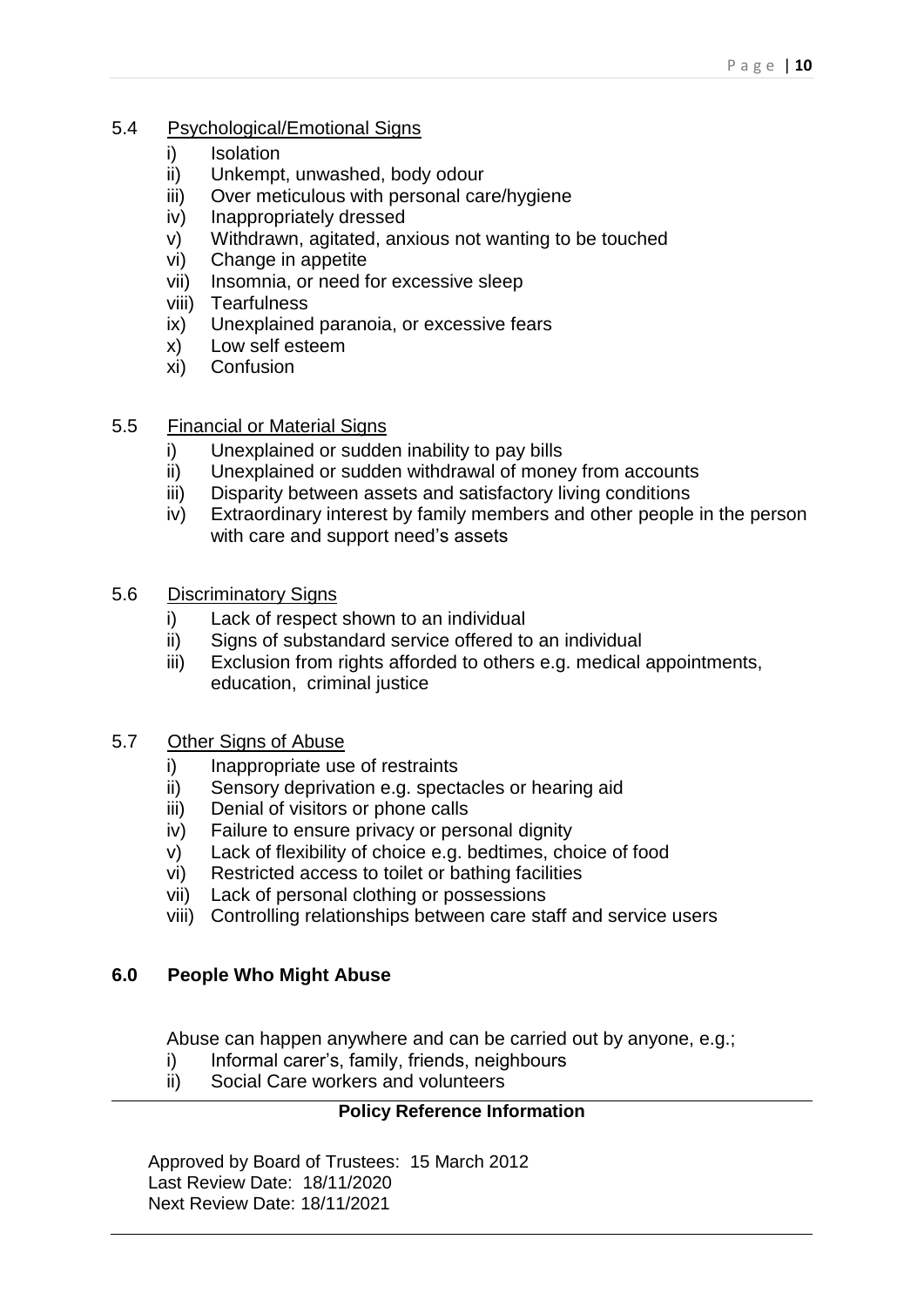- iii) Health Care professionals
- iv) Hairdressers, Gardeners, Maintenance Contractors
- v) Other service users
- vi) Strangers

## <span id="page-10-0"></span>**7.0 Action**

- i) All allegations or suspicions are to be treated seriously. No abuse is acceptable and some abuse is a criminal offence and must be reported to the Police as soon as possible.
- ii) All employees and volunteers of AfFC must follow the policies and procedures and follow the reporting flow-chart as set out in Appendix 1.
- iii) We should always remember, however, that an alert is not substantiated until it has been investigated by Essex County Council.

# <span id="page-10-1"></span>**8.0 Mental Capacity Amendment Act (2019) and Deprivation of Liberty Safeguards (2007)**

- i) The Mental Capacity Act (2005) provides the legal framework for acting and making decisions on behalf of individuals who lack the mental capacity to make particular decisions for themselves. Anyone working with or caring for an adult who may lack capacity must comply with the Mental Capacity Act (2005) when making decisions for that person.
- ii) The Deprivation of Liberty Safeguards were inserted into the Mental Capacity Act (2005) via the new Mental Health Act (2007). The safeguards are designed to prevent unlawful deprivations of liberty and to provide safeguards for those whose freedoms are restricted or controlled to prevent them from coming to significant harm, and to ensure all decisions made on their behalf are in their best interests.
- iii) AfFC will comply with the Mental Capacity Act (2005) and the Deprivation of Liberty Safeguards (2007). The guidance in Mental Capacity Act Code of Practice (Ministry of Justice) will be followed.

# <span id="page-10-2"></span>**9.0 PREVENT Strategy**

i) PREVENT is part of the Government's counter-terrorism strategy CONTEST, which is led by the Home Office. PREVENT strategy focuses on stopping people becoming radicalised by people or organisations with extremist beliefs, or supporting acts of terrorism.

## **Policy Reference Information**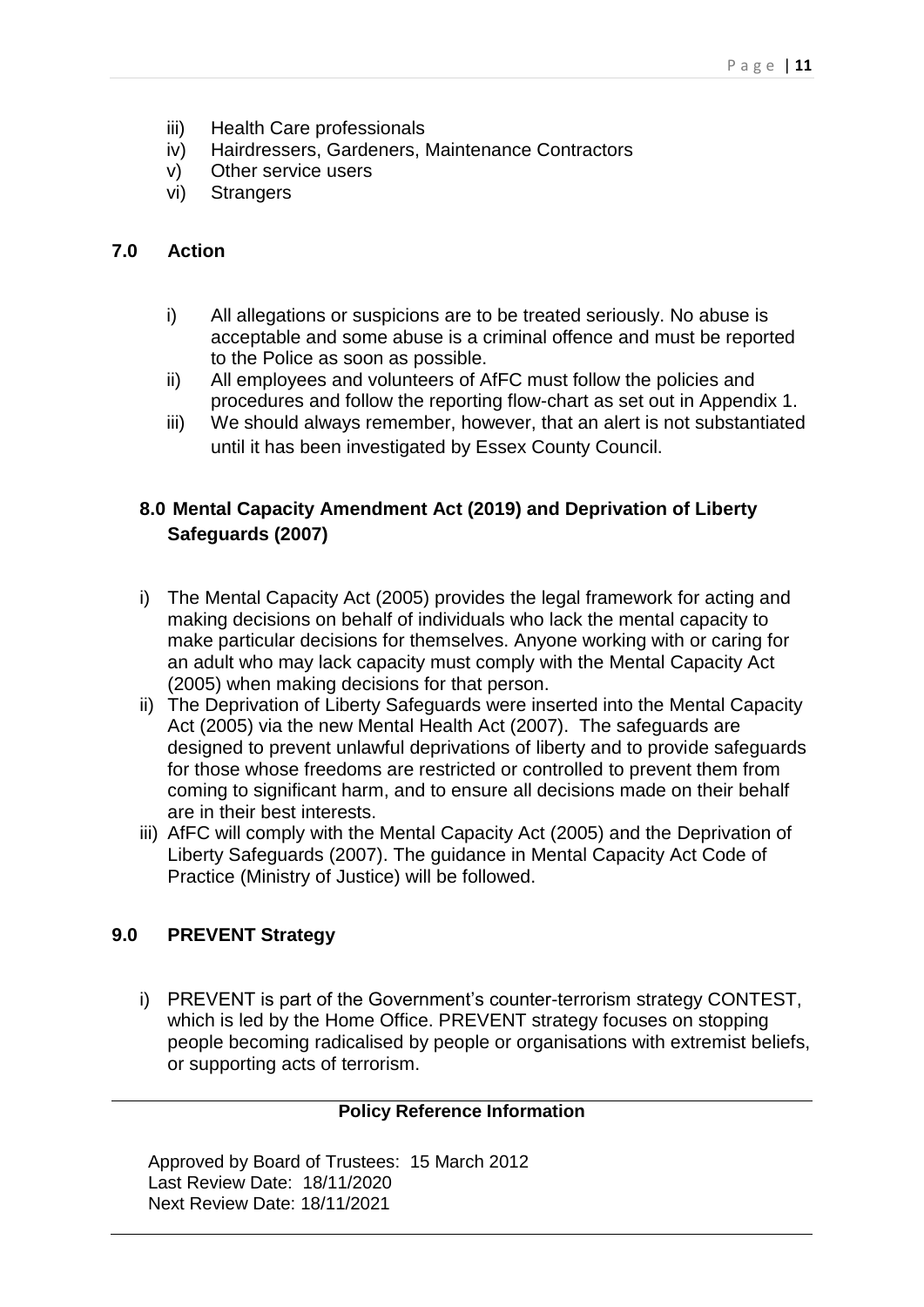- ii) Vulnerable individuals may be specifically targeted and their vulnerability exploited to incite their involvement in terrorist-related activities.
- iii) AfFC staff and volunteers will have adequate training and knowledge to safeguard vulnerable individuals who they feel may be at risk of being radicalised by extremists.
- iv) AfFC will ensure that appropriate systems and procedures are in place to support staff to make effective referrals to the Police and Safeguarding Adults Board with any such concerns.

## <span id="page-11-0"></span>**10. Allegations of Abuse by a Staff member or Volunteer**

- i) Staff and Volunteers should be aware that abuse is a serious matter that can lead to a criminal conviction.
- ii) Where a member of staff/volunteer is thought to have committed a criminal offence the police will be informed.
- iii) Where applicable the Disciplinary Policy and Procedure will be implemented.
- iv) It may be appropriate to refer to the Disclosure and Barring Service.
- v) A risk assessment will be completed to ascertain the level of risk the staff member may pose to other people receiving care and support. To include whether it is safe for them to continue in their role or in any other role within the organisation whilst an investigation is undertaken.
- vi) A decision will be agreed by the Safeguarding Lead and the Line Manager, and, where appropriate, after consultation with the Local Authority Safeguarding team.

#### **Policy Reference Information**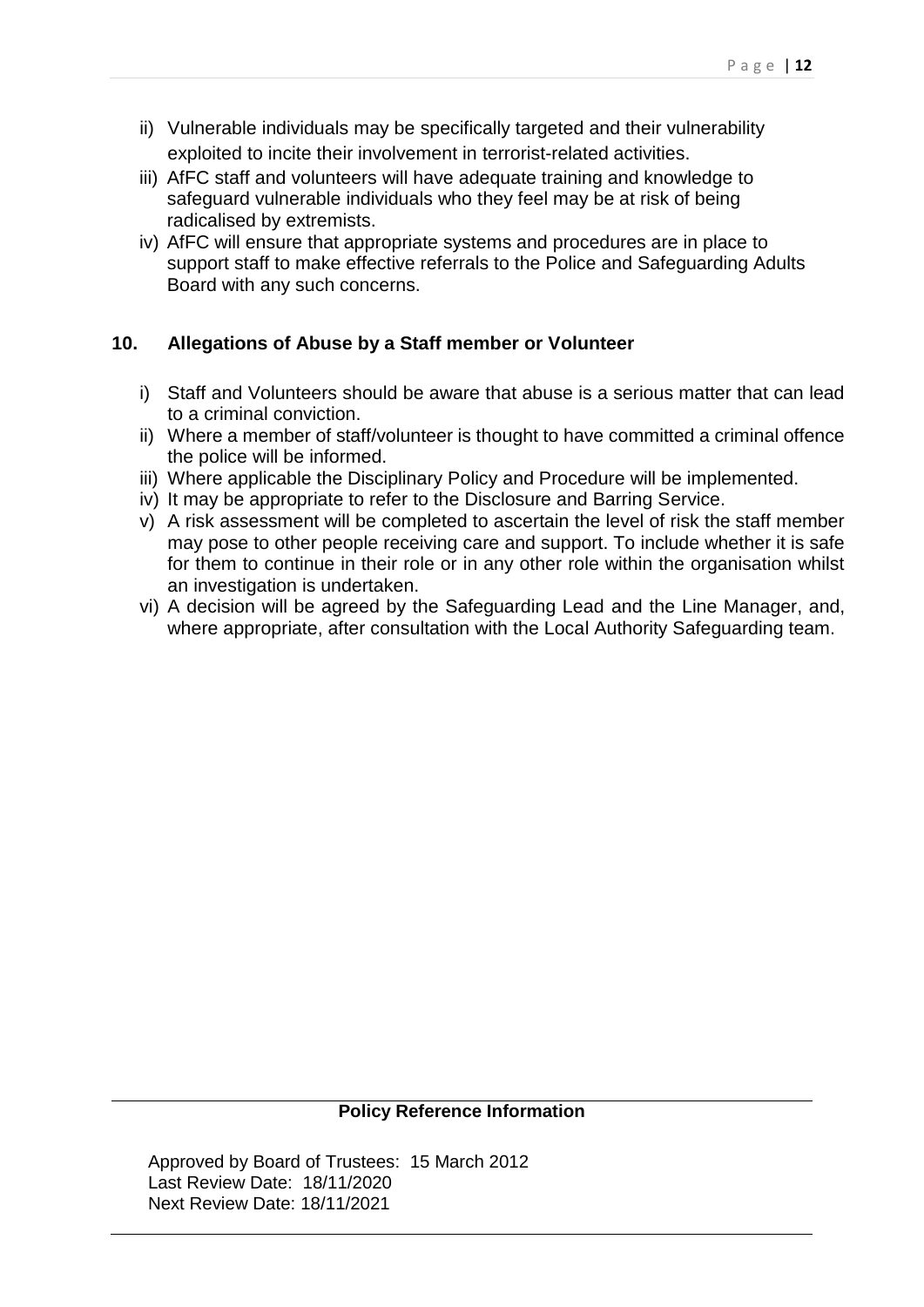## **Appendix 1 Key Contacts**

# **Completed forms should be sent to your relevant Local Authority:**

#### **Southend**

**By Email:** 

**Secure email only:** [accessteam@southend.gcsx.gov.uk](mailto:accessteam@southend.gcsx.gov.uk) Please note you can only send emails to the secure address if you are sending from a secure email **Non Secure email:** [accessteam@southend.gov.uk](mailto:accessteam@southend.gov.uk)

**Making a referral/enquiry by telephone: Access Team:** 01702 215008 (option 1)

**Out of hours Referrals: General Public -** 0345 606 1212 or 0845 606 1212 **Statutory Agencies –** 0300 123 0778 **Fax -** 0300 123 0779

## **Essex**

**By Post to:** Essex Social Care Direct, Essex House, 200 The Crescent, Colchester, Essex, CO4 9YQ

**Secure email only:** [essexsocialcare@essex.GCSX.gov.uk](mailto:essexsocialcare@essex.GCSX.gov.uk) Please note you can only send emails to the secure address if you are sending from a secure email address **Non Secure email:** [Socialcaredirect@essex.gov.uk](mailto:Socialcaredirect@essex.gov.uk)

**Making a referral/enquiry by telephone:** 0345 603 7630

**Out of hours Referrals: General Public -** 0845 606 1212 **Statutory Agencies –** 0300 123 0778 **Fax:** 0300 123 0779 **Thurrock**

**Email**: <https://www.thurrocksab.org.uk/>

**Making a referral/enquiry by telephone:**

**Thurrock First:** 01375 511000 **Out of hours:** 01375 372468 (Fax 01375 397080)

#### **Policy Reference Information**